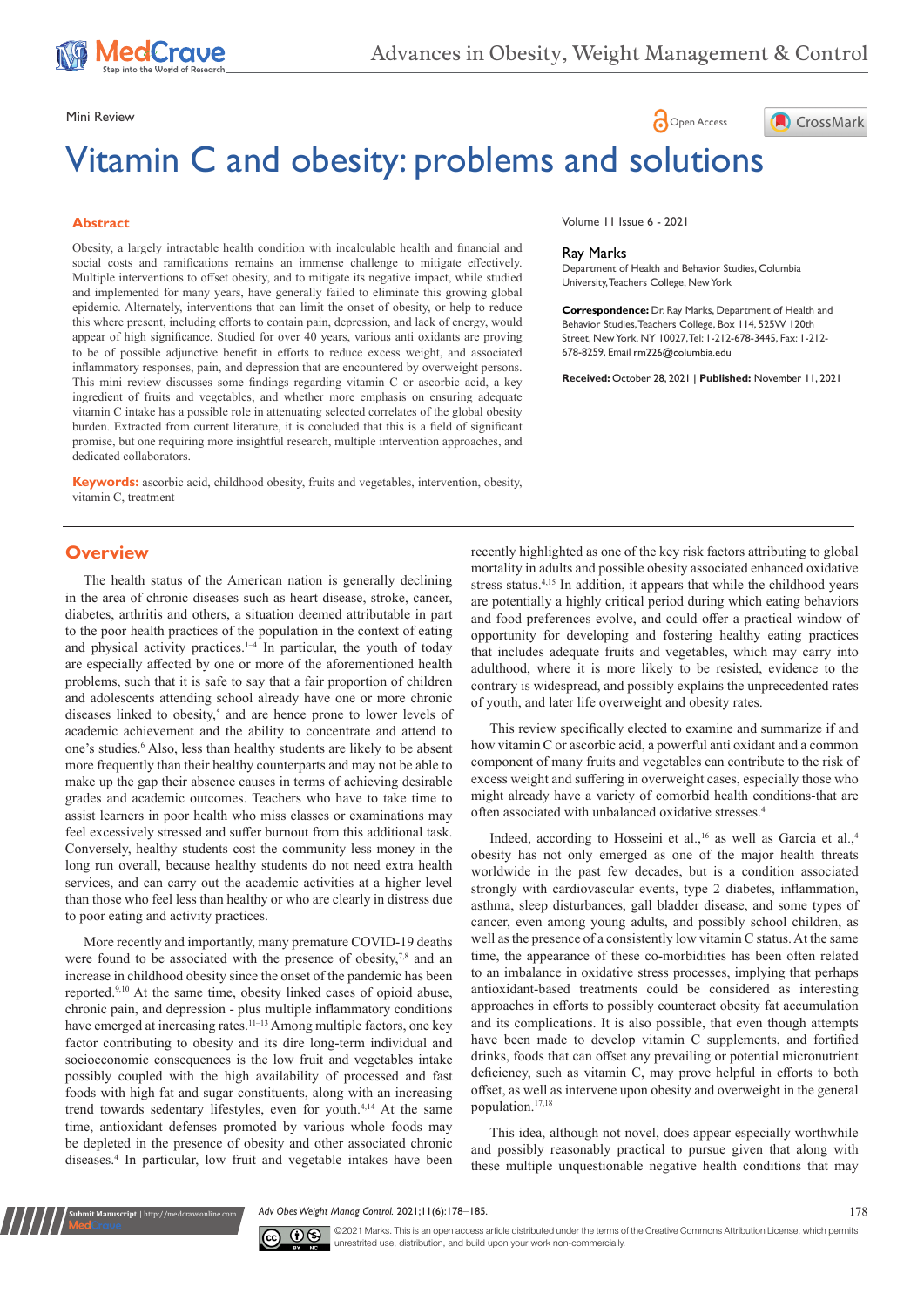be associated with obesity, many may be worsened by the presence of vitamin C insufficiencies in their own right. In addition, evidence suggests vitamin C can help to directly counter obesity or overweight conditions, in a manner that is not inherently time consuming, and one requiring multiple resources, along with complicated and concerted long-term behavior changes and weight control recommendations and adherence strategies. In the absence of any cure for this condition with its predictable serious social and psychological ramifications, affecting virtually all ages and socioeconomic groups, and with only limited success in response to a variety of evidence based mainstream approaches, more emphasis on prevention or adjunctive strategies that can potentially be employed readily to control or mitigate one or more obesity correlates or consequences is strongly recommended.

As well, while commonly attributed in part to excess eating and poorly devised diets, and an energy imbalance due to sedentary behavior, unlike traditional epidemics, current evidence strongly implies the obesity epidemic cannot be defeated readily or solely without concerted efforts across multiple players and organizations to foster more sound food intake behaviors. While it is acknowledged that many have limited access to affordable, nutritious foods, challenges to encourage fruit and vegetable intake, where offered are commonplace, especially among youth.

That is, even when many barriers to food access prevail, for example through the use of low cost food carts and food stamps, there are many competing physiological as well as psychological barriers such as food preferences, lack of time, limited educational understandings, taste, and marketing messages that encourage alternate cheaper 'tastier and time saving'choices. Public health campaigns designed to reduce consumption of salty snacks, sodas, and other sugar sweetened beverages, and eat more healthily, while exercising often, are often less forceful and compelling in their delivery, scope and appeal compared to those offered by marketers of fast foods.

In short, and without doubt. having too high a body mass index, that is not impacted by traditional mitigation approaches or campaign slogans alone, and is commonly perpetuated by persistent harmful behavioral practices poses immense health risks to children, adolescents, and adults of all ages, as well as untold fiscal, social and emotional costs. These include, but are not limited to various degrees of:

- a. Premature disability
- b. Depression
- c. Anxiety
- d. Social isolation
- e. Comorbid health conditions
- f. Chronic pain
- g. COVID-19 disease
- h. Various addictions

Additionally, and as discussed by Ellula et al.,<sup>13</sup> obesity, defined as the accumulation of excessive fat may interfere with the maintenance of an optimal health state, while heightening the risk for cardiovascular diseases and others, and hence needs to be considered more thoroughly than is currently evidenced. In particular the benefits of vitamin C, a multifaceted molecule,<sup>19</sup> which protects against oxidative stress, while preventing or alleviating inflammation, among other desirable health benefits warrants consideration.

Reported to have a role in lipid metabolism,<sup>20</sup> the ability to foster improvements in obese-diabetic models, plus the lipolysis of adipocytes or fat cells, among other benefits,<sup>4</sup> it also appears that individuals with an adequate vitamin C status are able to oxidize 30% more fat during a moderate exercise bout than individuals with a low vitamin C status. On the other hand; vitamin C depleted individuals may be more resistant to fat mass than those who are not, as well as less active.4

Unfortunately, assuming these premises are valid, a systematic analysis of fruit and vegetable interventions for children under five years of age has shown dubious results,<sup>21</sup> even though fruits contain vitamin C are found to have anti-obesity properties<sup>22</sup> that can foster body weight reduction, as well as adipocyte numbers.<sup>4</sup> In addition, research shows some formula-based or bottle fed infants may be at risk for a vitamin C deficiency, as well as obesity.23 This is very important because such as deficit may indeed be reversible as outlined by Ghosh et al.,<sup>24</sup> and Garcia et al.,<sup>4</sup> especially if fruits and vegetables are made available and are regularly ingested.

### **Objective**

This introductory review was designed to examine the strength of the case for examining vitamin C in the context of efforts to understand the factors contributing to obesity and whether more could be done in the clinical realm to offset obesity and its multiple negative outcomes via efforts to increase vitamin C containing fruits and vegetables, rather than through the use of vitamin C supplements.

### **Methods**

To achieve the review objectives, PUBMED, PUBMED CENTRAl, and GOOGLE SCHOLAR believed to house salient topical peer reviewed articles were searched. Key terms used included, *obesity, overweight* and *vitamin C/ascorbic acid*. No limitations were placed on document type or year of publication and while some articles may have been overlooked*,* an effort to select most of the salient published articles in these data bases was made. The ultimate goal was to broaden awareness of any link between vitamin C (ascorbic acid) and obesity that would be of clinical value. After an extensive search, all pertinent data were downloaded and carefully scanned and if relevant are presented in this overview solely in a narrative form, given the low number of well controlled studies or studies in general on this topic.

# **Results**

In addition to the aforementioned points concerning obesity reiterated in numerous articles for more than 20 years [with more than 34,000 in 2021] already published in the first 8 months on PUBMED], are 845 articles are listed in total from 1980-October 2021 when using the key words, obesity and vitamin C, including those focused on treatment as well as prevention, vitamin C inadequacy and diabetes and metabolic disorders as related to obesity, inflammation and diabetes, COVID-19, and sarcopenic obesity. Of these, many show adverse outcomes not only in later life, but that childhood overweight or obesity during youth is increasingly common including cardiovascular and endocrine health impacts, mental health complications, high levels of psychological stress, social stigmatization, social exclusion, reactive depression, low self-esteem and peer rejection, along with low selfexpectations, even if health status is not directly impaired.

As recounted by Mason D'Croz et al.,<sup>25</sup> globally, the population suffering from overweight and obesity now outnumber those with insufficient caloric intake. In addition, more than 2 billion people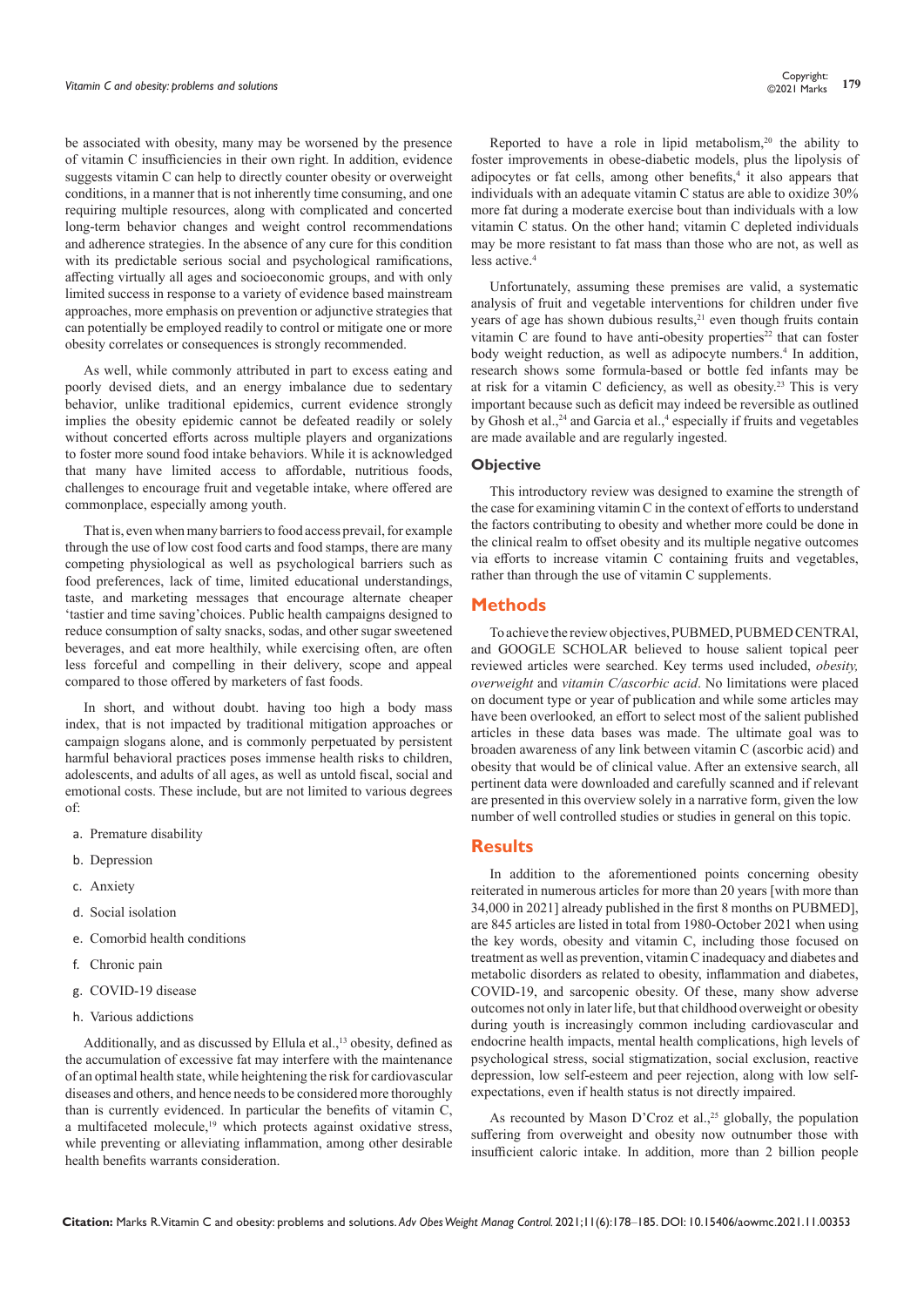are said to experience micronutrient deficiencies, attributable in part to, unbalanced diets, including overconsumption of some nutrients that are found to foster states of obesity, as well as states of premature mortality. Garcia-Diaz et al.,<sup>4</sup> who reported a very insightful and valuable set of understandings specifically concerning the micronutrient known as vitamin C or ascorbic acid in the context of obesity prevention and intervention almost eight years ago noted that the absence of an adequate vitamin C intake is consistently found to be negatively associated in humans as well as animal models with the onset and progression of several chronic health conditions such as hypertension, gallbladder disease, stroke, cancers, and atherosclerosis, as well as obesity. Moreover, among the possible beneficial effects of ascorbic acid on obesity-related mechanisms, data imply this vitamin may: (a) favorably impact adipocyte lipolysis; (b) adrenal glucocorticoid release; (c) glucose metabolism and leptin secretion of adipocytes; (d) states of hyperglycemia and glycosylation in obesediabetic models; and (e) obesity provoked inflammatory responses.<sup>26</sup>

According to Wilson et al.,<sup>18</sup> vitamin C, an essential micronutrient in humans that must be taken into the body actively and principally through fruits and vegetables,<sup>26</sup> and one required for facilitating a number of important biological functions, including several coenzyme functions<sup>26</sup> does not only have the capacity to foster weight reduction processes in humans if present in sufficient quantities, but can be shown to impact lipid metabolism<sup>27</sup> and to have an adipogenic effect on preadipocytes.<sup>28</sup> In contrast, the presence of an insufficient or low plasma ascorbic acid or vitamin C level is found to be positively associated with a possible excess deposition of body mass and an increased waist circumference,<sup>29</sup> among other negative health attributes. Parallel, but equally important evidence shows that persons suffering from type 2 diabetes, who are often obese, may have lower than desirable plasma vitamin C concentrations, when compared to those with normal glucose tolerance. Harnroongroj et al.,<sup>30</sup> also observed the presence of a significantly lower vitamin C level in cases defined as overweight or obese, compared to those of normal weight, hence it appears adults with a history of type 2 diabetes, and/or comorbid obesity, may not only have lower than desirable vitamin C levels, but may have greater vitamin C requirements than is currently acknowledged.

On the other hand, Thomas-Valdés et al.,<sup>31</sup> argue that inappropriate food behavior that contributes to obesity can in turn, induce vitamin deficiencies commonly found in obese individuals, especially water soluble-vitamin C. Calder et al.,<sup>32</sup> urge vitamin C assays be conducted in this respect because they argue that low-grade inflammation, a characteristic of the obese state, is strongly linked to the release of many inflammatory mediators believed to play a role in causing insulin resistance and other metabolic disturbances, but that could be offset by the presence of adequate vitamin C levels.<sup>4</sup>

Evidence does tend to show vitamin C can exert positive effects in human as well as animal studies,<sup>4</sup> and may do this by activating the peroxisome proliferator-activated receptor that regulates fatty acid β-oxidation.<sup>33</sup> In this respect, Lee et al.,<sup>33</sup> noted that a high fat diet coupled with ascorbic acid did reduce body weight gain, visceral adipose tissue mass, and visceral adipocyte size without affecting food consumption profiles in an animal model. Concomitantly, the researchers also found circulating ascorbic acid concentrations were significantly higher in those mice receiving vitamin C supplementation. These mice also showed increases in the mRNA levels of the peroxisome proliferator-activated receptor and its target enzymes involved in fatty acid β-oxidation in visceral adipose tissues. Similarly, hepatic inflammation, fibrosis, and apoptosis were also

decreased during ascorbic acid-induced inhibition of visceral obesity, and serum levels of other harmful products such as total cholesterol levels were lower in those mice who received vitamin C supplements.

Another study by Kim et al.,<sup>28</sup> noted vitamin C to have a similar favorable adipogenic effect on 3T3-L1 preadipocytes, as well as having the potential to reduce body weight in humans. Using a rat model, it was shown that lipid accumulation in well-differentiated 3T3-L1 adipocytes showed a significant reduction when ascorbic acid was applied 10 days after induction of obesity, and reduced the rat's body weight as well as the subcutaneous fat layer after four weeks.

Research by Eslami et al.,<sup>34</sup> who studied the association between a variable known as the dietary phytochemical index and overweight/ obesity in children, showed subjects in the higher quartiles of the index to have a significantly higher vitamin C profile, among other health promoting biochemical factors compared to those in the lower quartiles. Using multiple regression analyses, this group further showed that subjects in the highest quartile of the index also had a significantly lower odds of being overweight/obese compared to those in the lowest quartile. Pearson et al.,<sup>26</sup> too, found 50 year old adults in New Zealand with higher vitamin C levels exhibited lower weight, BMI and waist circumference, and better measures of metabolic health, including HbA1c, insulin and triglycerides levels, all risk factors for type 2 diabetes. Lower levels of mild cognitive impairment were also observed in those with the highest plasma vitamin C concentrations and plasma vitamin C levels showed a strong correlation with markers of metabolic health as well as cognitive impairment.

An allied report<sup>35</sup> showed that ascorbic acid is not only able to inhibit vascular remodeling, but also yields more effective weight loss than not when assessed in a controlled trial of mentally stressed overweight/obese men. Its presence was also linked to observed reductions in harmful oxidative stresses,<sup>36,37</sup> and supported other evidence of successful weight loss in the face of vitamin C ingestion when compared to a control situation.<sup>38</sup>

More recent mechanistic work<sup>39</sup> implies a compound known as Glucose Transpoter-10 which regulates adipogenesis does so via ascorbic acid-dependent DNA demethylation to benefit proper white adipose tissue development and protect mice against high fat diet-induced metabolic dysregulation. Ellulo et al.,<sup>13</sup> who examined the effect of vitamin C on inflammation and metabolic markers in hypertensive and/or diabetic obese adults found that vitamin C (500 mg twice daily) does have the potential to alleviate inflammatory status in hypertensive and/or diabetic obese patients, commonly elevated in the obese [32].

Other related research has shown:

- I. Ascorbic acid dietary supplementation reduced body weight and the retroperitoneal and subcutaneous fat depots in cafeteria dietinduced obese rats, without affecting food intake.<sup>40</sup>
- II. Fruit or vegetable intake decreased circulating levels of proinflammatory mediators such as C-reactive protein and tumor necrosis factor-α (*P* < 0.05) and increased immunity via the γδ-T cell population  $(P < 0.05)$  [16].
- III. Zinc chelated vitamin C may be useful as a novel therapeutic agent for the management of diabetes and related metabolic disorders.<sup>24</sup>
- IV. Vitamin C suppresses high fat diet-induced visceral adipocyte hypertrophy and glucose intolerance, partially by decreasing visceral adipose lipogenic gene expression.<sup>41</sup>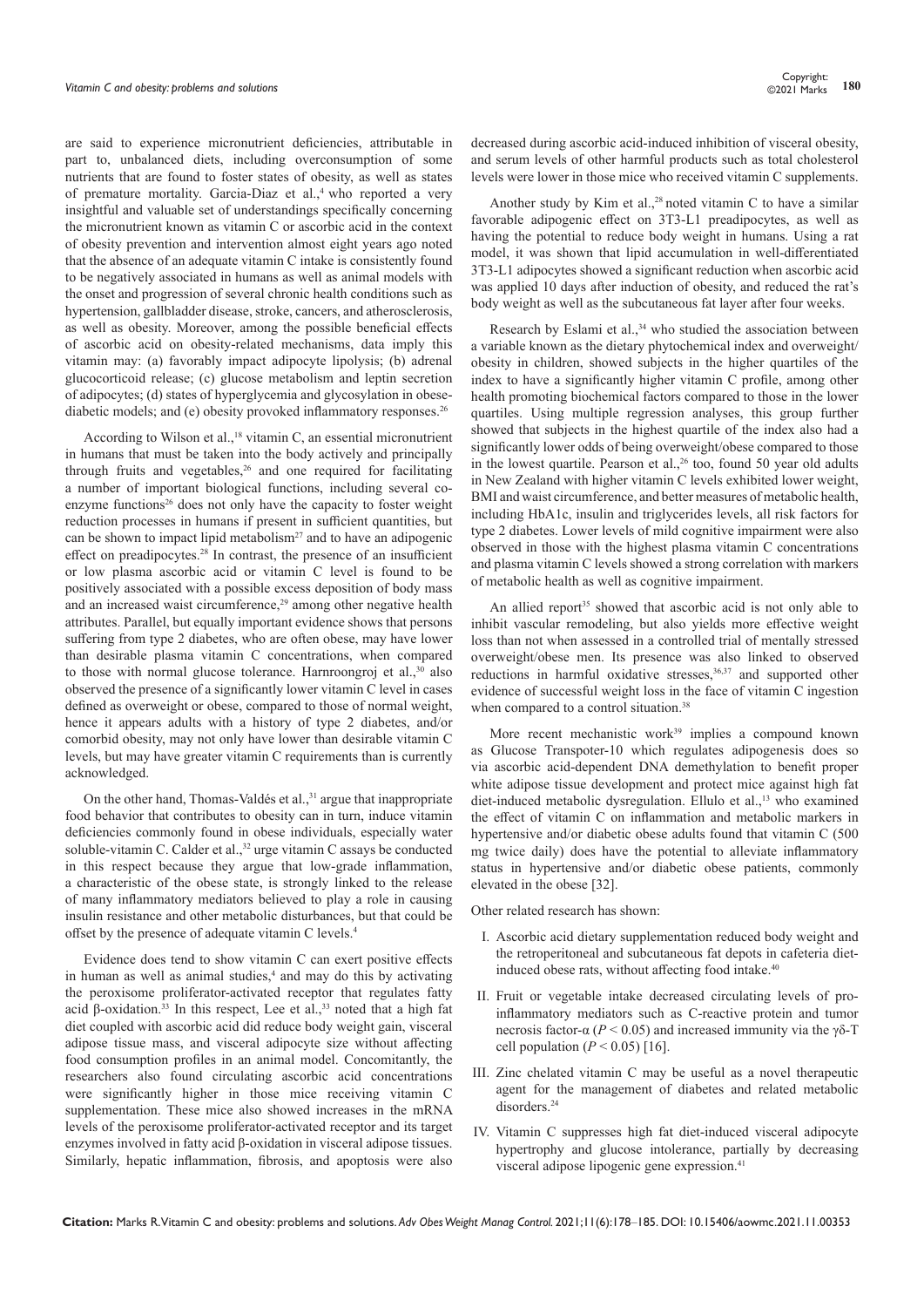- V. Treatment with ascorbic acid partially reverses lipid accumulation in mature adipocytes.42
- VI. Local adiposity injections designed to induce apoptosis of adipocytes using an ascorbic acid derivative appears safe and effective method for eliminating subcutaneous abdominal fat.<sup>43</sup>

Konstantinidi and Koutelidakis<sup>44</sup> further stress the possible role of functional foods and their bioactive compounds as alternative way to promote weight management and prevent obesity and its metabolic consequences, including those containing vitamin C such as berries. The possible mechanisms that foster weight control and more optimal metabolism include its effect on lipid absorption, fatty acids beta oxidation, and satiety.

Caro-Sabido and Larrosa-Haro<sup>45</sup> who conducted a scoping review of studies on nutritional and educational interventions and physical activity in pediatric patients with non alcoholic fatty liver disease found nutritional counseling as one strategy that appeared efficacious in the treatment of this disease when associated with obesity in children and adolescents.

However, when prepackaged foods are consistently poor in quality, and fail desired standards, and may be addictive, it is hard to see how youth can escape possible situations of excess overweight and obesity unless parents make a concerted effort in this regard. Indeed, it appears 93% of all products with child-focused promotions and 73% of products without such promotions were classified in one study as "not permitted". At the same time, the proportion of foods defined as "not permitted" were significantly higher in products with childtargeted promotions, compared with products not targeting children, a trend observed in the context of most food categories.<sup>46</sup>

In short, a number of diverse perspectives can be seen to have been examined in the context of both efforts to prevent, as well as mitigate obesity in various populations, especially youth, where excessive adipose tissue is a well documented factor that compromises the functioning of multiple organs and body systems, adaptive immune response, and perpetuation of the chronic inflammatory response.<sup>8</sup>

The possible multidimensional psychological, and physical benefits conceptualized to occur in cases of excess adiposity and in the face of the intake of adequate vitamin C is shown in Figure 1.

# **OBESITY + CAREFULLY TAILORED VITAMIN C INTAKE** Improved weight status, body composition, lower health risks, better health/immunity

Figure 1 Schematic representation of possible benefits of adequate vitamin C serum levels and intake in cases of intractable obesity or those at risk for obesity due in part to poor food choices and food associated behaviors.

# **Summary and discussion**

Obesity is not just being overweight. It is a metabolic disorder due to the accumulation of excess dietary calories into visceral fat and the release of high free fatty acid concentrations into that target various organs. Considered to represent a state of chronic oxidative stress and low-grade inflammation whose intermediary molecules may include leptin, adiponectin and cytokines., obesity may progress to hyperglycemia, and possibly to type 2 diabetes, and obesity exacerbation,<sup>47</sup> especially in the face of a persistent deficit in desirable plasma levels of vitamin C.4

That is, even though very limited research has been published on this essential life affirming molecule in the context of preventing excess body fat, and its consequences, its possible application for reducing obesity is a topic that appears to have considerable promise and merit, even if this is only deemed marginal.<sup>47</sup>

Indeed, alone or in combination with exercise and other strategies, it does appear that vitamin C ingested in its various forms in adequate amounts is likely to help rather than hinder efforts to limit or reduce excess weight, while promoting weight loss, as well as ameliorating inflammation and diabetes onset or extent, among other debilitating health issues.

As well, even though more research is clearly needed in multiple spheres wherein its application in the wider context of weight loss should be differentiated as this applies to different age groups and health conditions, the importance of assessing whether those at risk for obesity have low vitamin C levels or hypovitaminosis, a global deficiency or insufficiency found common in low- and middle-income countries and not uncommon in high income settings<sup>48</sup> and the degree to which this is deficient<sup>49</sup> must surely be relevant to consider in efforts to impact on childhood as well as adult obesity, as this is indicated to

foster obesity in its own right $31$  and to heighten the presence of central adiposity.50 In addition, the presence of low vitamin C levels, does nor only appear to impact multiple body systems later on in life, but may be a key factor in mediating childhood overweight, inflammation, insulin resistance, and lipid metabolism,<sup>49</sup> while fostering a lower perception of stress during moderate exercise participation among obese persons.51 On the other hand, it appears that the thoughtful selection of whole foods, specifically vitamin C associated fruits and vegetables with low glycemic content may help moderate, modulate, or counter one or more obesity associated adverse health consequences, such as excess tissue oxidation processes, and pain<sup>52</sup> as is increasingly supported by a fairly wide array of in vitro and in vivo studies that all point to its apparent efficacy to safely impact one or more obesity correlates, or fat cells of adipose tissue directly and effectively, presumably due in part to vitamin C as a source in these foods. Coupled with a recommended exercise schedule, and other needed possible behavior change strategies, its application among those obese cases who have mobility challenges, or are too intimated to attend the gym, or both, or have excess chronic pain and inflammation, may be especially helpful and may yet obviate the need for narcotics due to associated inflammatory mediators and persistent joint pain, plus psychotropic drug usage due to major depression and sleep challenges, plus bariatric surgery in those who are already quite ill, while increasing immunity and wound healing in the case of surgery. Its immediate use may be especially indicated in efforts to reduce COVID-19 risk and excess morbidity that continues to affect obese persons incrementally and more severely than not.

Yet Carr and Rowe<sup>52</sup> indicate a persistent and high prevalence of vitamin C deficiency in many countries continues to prevail, including high-income countries.<sup>53</sup> Largely attributed to the persistent ingestion of a poor dietary foods, including foods contributing negligible amounts of vitamin C to the diet, the authors argue that these facts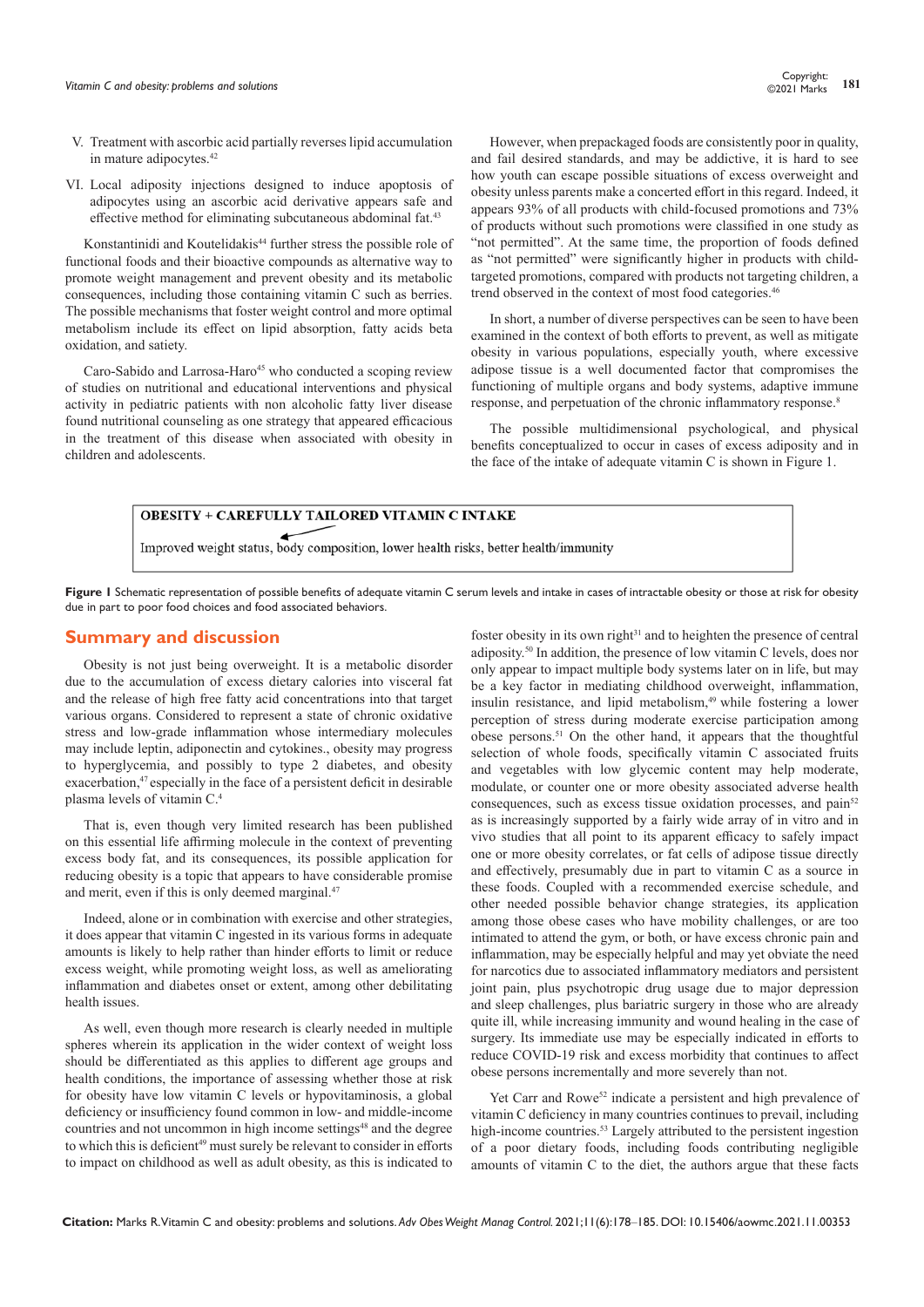are not always taken into consideration during the setting of global dietary intake recommendations.

At the same time, even though whole foods, fruits, and vegetables, or antioxidant foods, recommended in this respect<sup>32,47</sup> may have a favorable impact in countering those any predisposition to obesity,54 as per Wood<sup>55</sup> diets in many parts of the world continue to be characterized by excess energy intake as well as regular consumption of processed or "fast" foods and limited consumption of fruit, vegetables, and whole grains associated with an increased risk of low grade inflammatory processes<sup>32</sup> and reduced levels of circulating plasma vitamin C as well as obesity.<sup>56,57</sup>

Based on past as well as emerging research data, it is hence hypothesized that consistent with this literature there will be a significant improvement in parent's and children's eating practices, as well as their physical activity practices as a result of a well considered multi-pronged efforts to maximize the participant's health status through increased fruit and vegetable consumption.

To this end, we would strongly encourage medical care providers and public health officials to consider the role vitamin C may play in the context of obesity prevention, and if deemed clinically sound to encourage and support its thoughtful usage where possible. At the same time, researchers are encouraged to pursue this possible line of inquiry so as to offer sustainable efforts to harness fruit and vegetable supplies and accessibility, and to examine the reasons behind the observation that even though fruit juice intake has fallen substantially over the past three decades, the vacuum has not been filled by a comparable increase in servings of whole fruit.<sup>58</sup> Moreover, concerns that 100% fruit juice may be associated with childhood weight gain or metabolic consequences that has not been supported by recent systematic reviews and meta-analyses should be examined in more depth as juice consumption may be particularly important vitamin C source among those with limited socioeconomic resources<sup>58</sup> and may lead to the consumption of fewer harmful beverages (for example, sugar-sweetened beverages).<sup>59</sup> Efforts directed towards limiting promotions of unhealthy foods to all children, and others are also needed.46

With so many obesity sufferers worldwide, and an unexpected increase in their incidence due to one or more ensuing and recent lockdown associated factors, food security, and economic challenges, and with no ready solutions to lessen this immense degree of burgeoning distress, research directed towards extending the current promising study findings applied sooner rather than later appear highly indicated as supported by Totan et al.<sup>61</sup> In particular, examining if simple steps to enhancing vitamin C containing vegetable and fruit consumption, or the use of vitamin C supplements has a bearing on weight control should be studied more intently in long term prospective studies, as well as short term studies. Examining the magnitude of effects of one or more of these strategies in various subgroups, may similarly yield important far-reaching and clinically relevant insights and salient ideas for addressing obesity and its immense toll on individuals, families, and society at large, including toddlers. The possible role of vitamin C in ameliorating vascular and mental health stresses among obese youth and others, shown to have promise, also warrants more scrutiny in our view.<sup>61</sup>

In the meantime, specifically stressing the functions of vitamin C and how failure to attain a consistent and desirable vitamin C serum level can possibly induce or perpetuate obesity and its correlates should be borne in mind by care givers, especially given its possible unexplored influence on the brain during brain development and beyond.<sup>62</sup>

Although Hodder et al., $21$  came to no definitive conclusion after reviewing 78 clinical trials, as discussed by Epstein et al.,<sup>63</sup> and McCarthy et al., $64$  collective solutions that may heighten vitamin C plasma levels to desirable levels, and lessen the risk of excess obesity or overweight through increased fruit and vegetable consumption, especially low glycemic fruits and vegetables, include, but are not limited to those listed below:

Systematic public policy and equitable political solutions<sup>25</sup>

Legal ordinances

Agricultural subsidies and sustainable farming practices

Evidence based environmental, nutritional, and pricing policies<sup>65</sup>

Personalized counseling, educational and nutrition based programs<sup>66</sup>

Cooking classes, culinary coaching, literacy and behavioral skills trainings<sup>67</sup>

e-health and m-health initiatives<sup>68</sup>

Financial incentives<sup>69</sup>

Food co-operatives<sup>70</sup>

Food labeling improvements

Programs that reduce/eliminate food insecurity/hunger

Programs reducing psychological barriers eg, boost self-efficacy/ positive beliefs<sup>67</sup>

Programs fostering affordable convenient food access and economic support $71$ 

Feed infants whole foods-including a variety of fruit and vegetables

# **Concluding remarks**

Obesity, a well established negative health concern in all spheres of the globe and in all age and health status groups, is increasing in prevalence and lethality due to its impact on COVID-19 and chronic pain, among other factors. With few immediate or satisfactory long –term solutions, and well documented challenges to reduce obesity once it prevails, all efforts towards, reducing this immensely costly largely irreversible problem warrant attention. Among the potential mechanisms for offsetting some degree of obesity, the role of vitamin C intake and persistent low intakes of vitamin C and other essential nutrients appears to have increasing merit in this regard. It is also an obesity correlate amenable to remediation, through sound educational approaches,30 as well as a more conclusive research, and supportive public health policies directed towards affordable fruit and vegetable access, along with ordinances and rulings that enforce restrictions on the marketing and sale of counter-productive highly processed sugar, salt, and fat laden food products to minors, along with warnings on processed products. Indeed, recognizing the possible value of vitamin C in the realm of the pathogenesis of obesity and its prevention and treatment, is more likely than not to greatly help ensure the optimal wellbeing of untold numbers of citizens of all ages in all parts of the globe. It is hoped the current topical insights can hasten a concerted call to action in this regard before another generation is vicariously impacted across their lifespan from a possibly preventable and remediable antecedent.

Settings where more insightful point of purchase or related information and prompt sheets or videos may be helpful to disseminate include**:**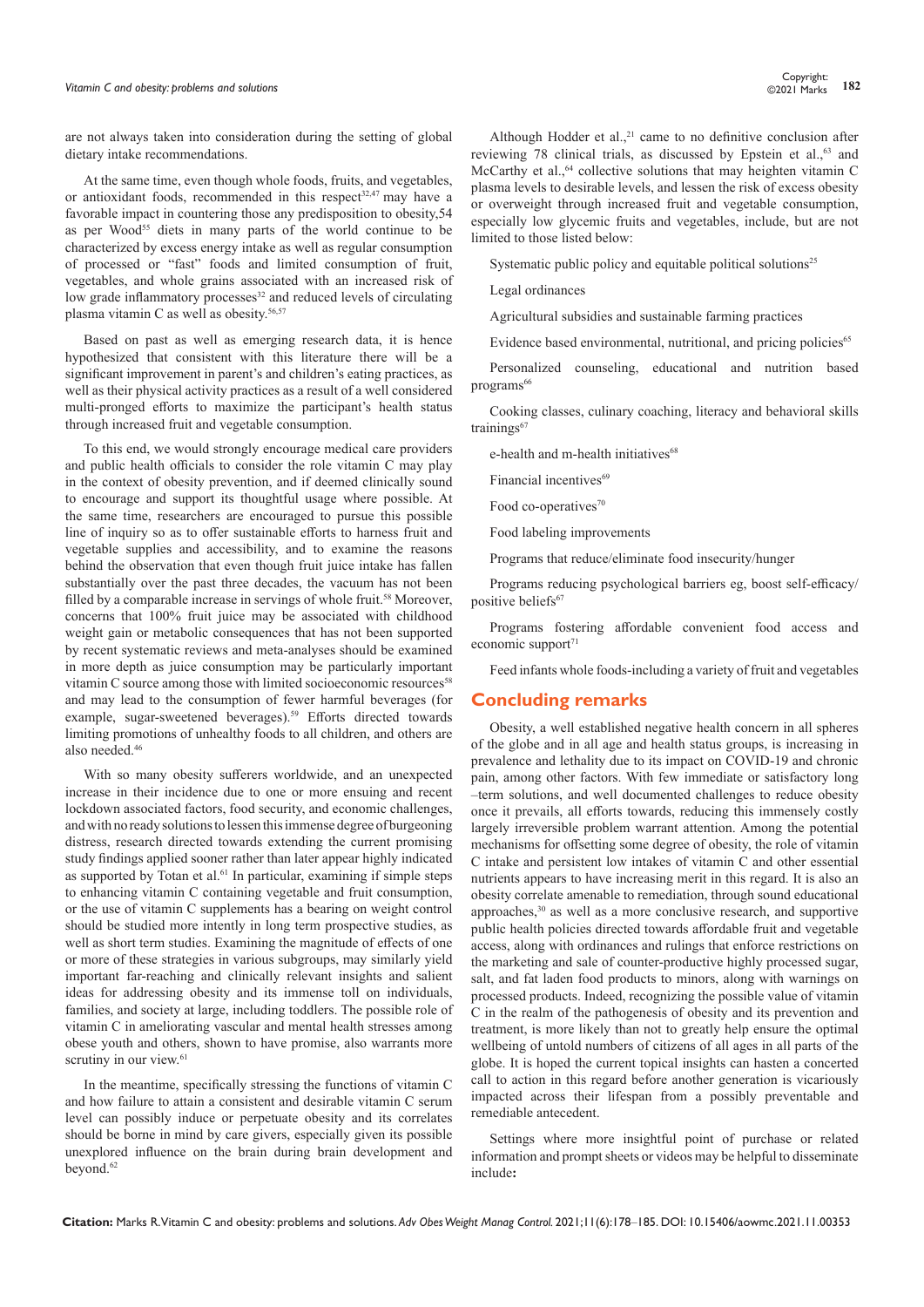Child care settings, schools

Churches and community center settings

Health insurance companies

Hospitals, clinics

Non-profits, newsletters

Restaurants, fast food venues, food trucks

Supermarkets, corner grocery stores

Pharmacies

Public transport systems

Primary care and dental care settings

Neighborhoods

Social media/other media modalities

Worksites

In addition, the availability of fresh produce by means of community garden or farm to table projects should not be overlooked.<sup>72</sup>

### **Acknowledgments**

None.

### **Conflicts of Interest**

The authors declare that they have no competing interests.

### **Funding**

None.

### **References**

- 1. [Myers J, McAuley P, Lavie CJ, et al. Physical activity and](https://pubmed.ncbi.nlm.nih.gov/25269064/)  [cardiorespiratory fitness as major markers of cardiovascular risk:](https://pubmed.ncbi.nlm.nih.gov/25269064/)  [their independent and interwoven importance to health status.](https://pubmed.ncbi.nlm.nih.gov/25269064/) *Prog Cardiovasc Dis*[. 2015;57\(4\):306–314.](https://pubmed.ncbi.nlm.nih.gov/25269064/)
- 2. [Muennig PA, Reynolds M, Fink DS, et al. America's declining well–](https://pubmed.ncbi.nlm.nih.gov/30252522/) [being, health, and life expectancy: not just a white problem.](https://pubmed.ncbi.nlm.nih.gov/30252522/) *Am J Public Health*[. 2018;108\(12\):1626–1631.](https://pubmed.ncbi.nlm.nih.gov/30252522/)
- 3. [Grotto D, Zied E. The Standard American Diet and its relationship to](https://pubmed.ncbi.nlm.nih.gov/21139124/)  [the health status of Americans.](https://pubmed.ncbi.nlm.nih.gov/21139124/) *Nutr Clin Pract*. 2010;25(6):603–612.
- 4. [Garcia–Diaz DF, Lopez–Legarrea P, Quintero P, et al. Vitamin C](https://pubmed.ncbi.nlm.nih.gov/25866299/)  [in the treatment and/or prevention of obesity.](https://pubmed.ncbi.nlm.nih.gov/25866299/) *J Nutr Sci Vitaminol.*  [2014;60\(6\):367–379.](https://pubmed.ncbi.nlm.nih.gov/25866299/)
- 5. [Qi W, Zhou Y, You D, et al. Cardiovascular health behaviours of young](https://pubmed.ncbi.nlm.nih.gov/33486849/)  [adolescents: Results from the global school–based student health survey.](https://pubmed.ncbi.nlm.nih.gov/33486849/)  *[J Paediatr Child Health](https://pubmed.ncbi.nlm.nih.gov/33486849/)*. 2021;57(4):566–573.
- 6. [Sahoo K, Sahoo B, Choudhury AK, et al. Childhood obesity: causes and](https://pubmed.ncbi.nlm.nih.gov/25949965/)  consequences. *[J Family Med Prim Care](https://pubmed.ncbi.nlm.nih.gov/25949965/)*. 2015;4(2):187–192.
- 7. [Petrakis D, Margină D, Tsarouhas K, et al. Obesity](https://pubmed.ncbi.nlm.nih.gov/32377709/) a risk factor for [increased COVID–19 prevalence, severity and lethality.](https://pubmed.ncbi.nlm.nih.gov/32377709/) *Mol Med Rep*. [2020;22\(1\):9–19.](https://pubmed.ncbi.nlm.nih.gov/32377709/)
- 8. [Nogueira–de–Almeida CA, Del Ciampo LA, Ferraz IS, et al. COVID–19](https://pubmed.ncbi.nlm.nih.gov/32768388/)  [and obesity in childhood and adolescence: a clinical review.](https://pubmed.ncbi.nlm.nih.gov/32768388/) *J Pediatr* [\(Rio J\). 2020;96\(5\):546–558.](https://pubmed.ncbi.nlm.nih.gov/32768388/)
- 9. [Lange SJ, Kompaniyets L, Freedman DS, et al. Longitudinal trends](https://pubmed.ncbi.nlm.nih.gov/34529635/)  [in body mass index before and during the covid–19 pandemic among](https://pubmed.ncbi.nlm.nih.gov/34529635/)  [persons aged 2–19 years—United States, 2018–2020.](https://pubmed.ncbi.nlm.nih.gov/34529635/) *CDC Morbidity [and Mortality Weekly Report.](https://pubmed.ncbi.nlm.nih.gov/34529635/)* 2021.
- 10. Woolford SJ, Sidell M, Li X, et al. [Changes in body mass index among](https://pubmed.ncbi.nlm.nih.gov/34448817/)  [children and adolescents during the Covid–19 pandemic.](https://pubmed.ncbi.nlm.nih.gov/34448817/) JAMA. [2021;326\(14\):1434–1436.](https://pubmed.ncbi.nlm.nih.gov/34448817/)
- 11. Stokes A, Lundberg DJ, Hempstead K, et al. Obesity and incident prescription opioid use in the U.S., 2000–2015. *Am J Prev Med*. 2020;58(6):766–775.
- 12. [Schwarze M, Häuser W, Schmutzer G, et al. Obesity, depression and hip](https://pubmed.ncbi.nlm.nih.gov/30623588/)  pain. *Musculoskeletal Care*[. 2019;17\(1\):126–132.](https://pubmed.ncbi.nlm.nih.gov/30623588/)
- 13. [Ellulu MS. Obesity, cardiovascular disease, and role of vitamin C](https://pubmed.ncbi.nlm.nih.gov/28168552/)  [on inflammation: a review of facts and underlying mechanisms.](https://pubmed.ncbi.nlm.nih.gov/28168552/)  *[Inflammopharmacology](https://pubmed.ncbi.nlm.nih.gov/28168552/)*. 2017;25(3):313–328.
- 14. [Liberali R, Kupek E, Assis MAA. Dietary patterns and childhood](https://pubmed.ncbi.nlm.nih.gov/31742427/)  [obesity risk: a systematic review.](https://pubmed.ncbi.nlm.nih.gov/31742427/) *Child Obes*. 2020;16(2):70–85.
- 15. [Slavin JL, Lloyd B. Health benefits of fruits and vegetables. Adv Nutr.](https://pubmed.ncbi.nlm.nih.gov/22797986/)  [2012;3\(4\):506–516. doi: 10.3945/an.112.002154.](https://pubmed.ncbi.nlm.nih.gov/22797986/)
- 16. [Hosseini B, Berthon BS, Saedisomeolia A, et al. Effects of fruit and](https://pubmed.ncbi.nlm.nih.gov/29931038/)  [vegetable consumption on inflammatory biomarkers and immune cell](https://pubmed.ncbi.nlm.nih.gov/29931038/)  [populations: a systematic literature review and meta–analysis.](https://pubmed.ncbi.nlm.nih.gov/29931038/) *Am J Clin Nutr*[. 2018;108\(1\):136–155.](https://pubmed.ncbi.nlm.nih.gov/29931038/)
- 17. [Galan P, Viteri FE, Bertrais S, et al. Serum concentrations of beta–](https://pubmed.ncbi.nlm.nih.gov/16034362/) [carotene, vitamins C and E, zinc and selenium are influenced by sex, age,](https://pubmed.ncbi.nlm.nih.gov/16034362/)  [diet, smoking status, alcohol consumption and corpulence in a general](https://pubmed.ncbi.nlm.nih.gov/16034362/)  French adult population. *Eur J Clin Nutr*[. 2005;59\(10\):1181–1190.](https://pubmed.ncbi.nlm.nih.gov/16034362/)
- 18. [Wilson R, Willis J, Gearry R, et al. Inadequate vitamin C status in](https://pubmed.ncbi.nlm.nih.gov/28891932/)  [prediabetes and type 2 diabetes mellitus: associations with glycaemic](https://pubmed.ncbi.nlm.nih.gov/28891932/)  [control, obesity, and smoking.](https://pubmed.ncbi.nlm.nih.gov/28891932/) *Nutrients*. 2017;9(9):997.
- 19. [Arrigoni O, De Tullio MC. Ascorbic acid: much more than just an](https://pubmed.ncbi.nlm.nih.gov/11853951/)  antioxidant. *[Biochim Biophys Acta.](https://pubmed.ncbi.nlm.nih.gov/11853951/)* 2002;1569(1–3):1–9.
- 20. [Takahashi K, Kishimoto Y, Konishi T, et al. Ascorbic acid deficiency](https://pubmed.ncbi.nlm.nih.gov/24704458/)  [affects genes for oxidation–reduction and lipid metabolism in](https://pubmed.ncbi.nlm.nih.gov/24704458/)  [livers from SMP30/GNL knockout mice.](https://pubmed.ncbi.nlm.nih.gov/24704458/) *Biochim Biophys Acta*. [2014;1840\(7\):2289–2298.](https://pubmed.ncbi.nlm.nih.gov/24704458/)
- 21. [Hodder RK, O'Brien KM, Stacey FG, et al. Interventions for increasing](https://pubmed.ncbi.nlm.nih.gov/32449203/)  [fruit and vegetable consumption in children aged five years and under.](https://pubmed.ncbi.nlm.nih.gov/32449203/)  *[Cochrane Database Syst Rev](https://pubmed.ncbi.nlm.nih.gov/32449203/)*. 2019;2019(11):CD008552.
- 22. [Sharma SP, Chung HJ, Kim HJ, et al. Paradoxical effects of fruit on](https://pubmed.ncbi.nlm.nih.gov/27754404/)  obesity. *Nutrients*[. 2016;8\(10\):633.](https://pubmed.ncbi.nlm.nih.gov/27754404/)
- 23. [Francis J, Rogers K, Brewer P, et al. Comparative analysis of ascorbic](https://pubmed.ncbi.nlm.nih.gov/18694505/)  [acid in human milk and infant formula using varied milk delivery](https://pubmed.ncbi.nlm.nih.gov/18694505/)  systems. *[Int Breastfeed J.](https://pubmed.ncbi.nlm.nih.gov/18694505/)* 2008;3:19.
- 24. [Ghosh C, Yang SH, Kim JG, et al. Zinc–chelated vitamin C](https://pubmed.ncbi.nlm.nih.gov/25049900/)  [stimulates adipogenesis of 3T3–L1 cells.](https://pubmed.ncbi.nlm.nih.gov/25049900/) *Asian–Australas J Anim Sci*. [2013;26\(8\):1189–1196.](https://pubmed.ncbi.nlm.nih.gov/25049900/)
- 25. [Mason–D'Croz D, Bogard JR, Sulser TB, et al. Gaps between fruit](https://pubmed.ncbi.nlm.nih.gov/31326072/)  [and vegetable production, demand, and recommended consumption at](https://pubmed.ncbi.nlm.nih.gov/31326072/)  [global and national levels: an integrated modeling study.](https://pubmed.ncbi.nlm.nih.gov/31326072/) *Lancet Planet Health*[. 2019;3\(7\):e318–e329.](https://pubmed.ncbi.nlm.nih.gov/31326072/)
- 26. [Pearson JF, Pullar JM, Wilson R, et al. Vitamin C status correlates with](https://pubmed.ncbi.nlm.nih.gov/28771190/)  [markers of metabolic and cognitive health in 50–year–olds: findings of](https://pubmed.ncbi.nlm.nih.gov/28771190/)  [the CHALICE cohort study.](https://pubmed.ncbi.nlm.nih.gov/28771190/) *Nutrients*. 2017;9(8):831.
- 27. [Liu D, Gu Y, Pang Q, et al. Vitamin C inhibits lipid deposition through](https://pubmed.ncbi.nlm.nih.gov/31782040/)  [GSK–3β/mTOR signaling in the liver of zebrafish.](https://pubmed.ncbi.nlm.nih.gov/31782040/) *Fish Physiol Biochem*[. 2020;46\(1\):383–394.](https://pubmed.ncbi.nlm.nih.gov/31782040/)
- 28. [Kim B, Choi KM, Yim HS, et al. Adipogenic and lipolytic effects of](https://synapse.koreamed.org/upload/SynapseData/PDFData/0069ymj/ymj-59-85.pdf)  [ascorbic acid in ovariectomized rats. Yonsei Med J. 2018;59\(1\):85–](https://synapse.koreamed.org/upload/SynapseData/PDFData/0069ymj/ymj-59-85.pdf) [91.](https://synapse.koreamed.org/upload/SynapseData/PDFData/0069ymj/ymj-59-85.pdf)
- 29. [Larsen SC, Angquist L, Ahluwalia TS, et al. Dietary ascorbic acid and](https://pubmed.ncbi.nlm.nih.gov/24886192/)  [subsequent change in body weight and waist circumference: associations](https://pubmed.ncbi.nlm.nih.gov/24886192/)  [may depend on genetic predisposition to obesity––a prospective study of](https://pubmed.ncbi.nlm.nih.gov/24886192/)  [three independent cohorts.](https://pubmed.ncbi.nlm.nih.gov/24886192/) *Nutr J.* 2014;13:43.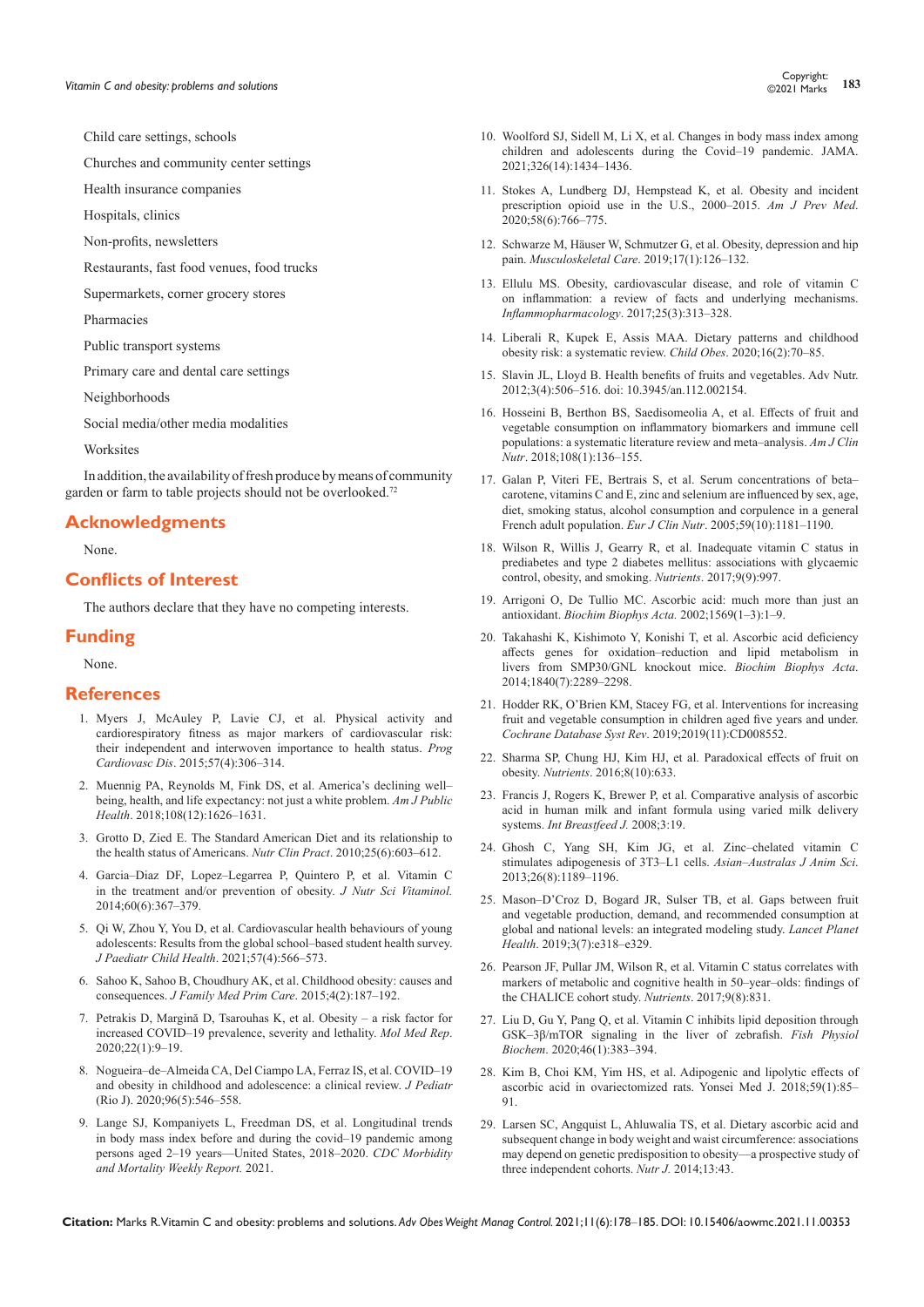- 30. [Harnroongroj T, Jintaridhi P, Vudhivai N, et al. B vitamins, vitamin](https://pubmed.ncbi.nlm.nih.gov/12075716/)  [C and hematological measurements in overweight and obese Thais in](https://pubmed.ncbi.nlm.nih.gov/12075716/)  Bangkok. *[J Med Assoc Thailand.](https://pubmed.ncbi.nlm.nih.gov/12075716/)* 2002;85(1):17–25.
- 31. [Thomas–Valdés S, Tostes MDGV. Association between vitamin](https://pubmed.ncbi.nlm.nih.gov/26745150/)  [deficiency and metabolic disorders related to obesity.](https://pubmed.ncbi.nlm.nih.gov/26745150/) *Crit Rev Food Sci Nutr.* [2017;57\(15\):3332–3343.](https://pubmed.ncbi.nlm.nih.gov/26745150/)
- 32. [Calder PC, Ahluwalia N, Brouns F, et al. Dietary factors and low–](https://pubmed.ncbi.nlm.nih.gov/22133051/) [grade inflammation in relation to overweight and obesity.](https://pubmed.ncbi.nlm.nih.gov/22133051/) *Br J Nutr*. [2011;106:S5–78.](https://pubmed.ncbi.nlm.nih.gov/22133051/)
- 33. [Lee H, Ahn J, Shin SS, et al. Ascorbic acid inhibits visceral obesity and](https://pubmed.ncbi.nlm.nih.gov/30283077/)  [nonalcoholic fatty liver disease by activating peroxisome proliferator–](https://pubmed.ncbi.nlm.nih.gov/30283077/) [activated receptor α in high–fat–diet–fed C57BL/6J mice. Int J Obes.](https://pubmed.ncbi.nlm.nih.gov/30283077/)  [2019;43\(8\):1620–1630.](https://pubmed.ncbi.nlm.nih.gov/30283077/)
- 34. [Eslami O, Khoshgoo M, Shidfar F. Dietary phytochemical index and](https://pubmed.ncbi.nlm.nih.gov/32138761/)  [overweight/obesity in children: a cross–sectional study.](https://pubmed.ncbi.nlm.nih.gov/32138761/) *BMC Res Notes*. [2020;13\(1\):132.](https://pubmed.ncbi.nlm.nih.gov/32138761/)
- 35. [Batista GMS, Rocha HNM, Storch AS, et al. Ascorbic acid inhibits](https://pubmed.ncbi.nlm.nih.gov/32184123/)  [vascular remodeling induced by mental stress in overweight/obese men.](https://pubmed.ncbi.nlm.nih.gov/32184123/)  *Life Sci.* [2020;250:117554.](https://pubmed.ncbi.nlm.nih.gov/32184123/)
- 36. [Horn RC, Gelatti GT, Mori NC, et al. Obesity, bariatric surgery and](https://www.scielo.br/j/ramb/a/9TKwnzpNV8nY4DWcWyst66s/)  oxidative stress. *Rev Assoc Med Bras.* [2017;63\(3\):229–235.](https://www.scielo.br/j/ramb/a/9TKwnzpNV8nY4DWcWyst66s/)
- 37. [Amin MN, Siddiqui SA, Uddin Wilson R, et al. Inadequate vitamin](https://pubmed.ncbi.nlm.nih.gov/28891932/)  [C status in prediabetes and type 2 diabetes mellitus: associations with](https://pubmed.ncbi.nlm.nih.gov/28891932/)  [glycaemic control, obesity, and smoking.](https://pubmed.ncbi.nlm.nih.gov/28891932/) *Nutrients*. 2017;9(9):997.
- 38. [Naylor GJ, Grant L, Smith C. A double blind placebo controlled trial of](https://pubmed.ncbi.nlm.nih.gov/3914623/)  [ascorbic acid in obesity.](https://pubmed.ncbi.nlm.nih.gov/3914623/) *Nutr Health.* 1985;4(1):25–28.
- 39. [Jiang CL, Jen WP, Tsao CY, et al. Glucose transporter 10 modulates](https://pubmed.ncbi.nlm.nih.gov/32453789/)  [adipogenesis via an ascorbic acid–mediated pathway to protect mice](https://pubmed.ncbi.nlm.nih.gov/32453789/)  [against diet–induced metabolic dysregulation.](https://pubmed.ncbi.nlm.nih.gov/32453789/) *PLoS Genet*. 2020;16(5): [e1008823.](https://pubmed.ncbi.nlm.nih.gov/32453789/)
- 40. [Campión J, Milagro FI, Fernández D, et al. Vitamin C supplementation](https://pubmed.ncbi.nlm.nih.gov/18791977/)  [influences body fat mass and steroidogenesis–related genes when fed a](https://pubmed.ncbi.nlm.nih.gov/18791977/)  high–fat diet. *[Int J Vitam Nutr Res](https://pubmed.ncbi.nlm.nih.gov/18791977/)*. 2008;78(2):87–95.
- 41. Park Y, Jung J, Lee D, et al. Vitamin C inhibits visceral adipocyte hypertrophy and lowers blood glucose levels in high–fat–diet–induced obese C57BL/6J mice. *Biomed Sci Letters*. 2018;24(4):311–318.
- 42. [Rahman F, Al Frouh F, Bordignon B, et al. Ascorbic acid is a dose–](https://pubmed.ncbi.nlm.nih.gov/25364736/) [dependent inhibitor of adipocyte differentiation, probably by reducing](https://pubmed.ncbi.nlm.nih.gov/25364736/)  cAMP pool. *[Front Cell Dev Biol](https://pubmed.ncbi.nlm.nih.gov/25364736/)*. 2014;2:29.
- 43. [Scarano A, Sbarbati A, Amore R, et al. A New treatment for local](https://pubmed.ncbi.nlm.nih.gov/32803279/)  [adiposity with ascorbic acid and ascorbyl–palmitate solution: clinical](https://pubmed.ncbi.nlm.nih.gov/32803279/)  and histological study. *Aesthetic Plast Surg*[. 2020;44\(5\):1604–1612.](https://pubmed.ncbi.nlm.nih.gov/32803279/)
- 44. [Konstantinidi M, Koutelidakis AE. Functional foods and bioactive](https://pubmed.ncbi.nlm.nih.gov/31505825/)  [compounds: a review of its possible role on weight management and](https://pubmed.ncbi.nlm.nih.gov/31505825/)  [obesity's metabolic consequences.](https://pubmed.ncbi.nlm.nih.gov/31505825/) *Medicines*. 2019;6(3):94.
- 45. [Caro–Sabido EA and Larrosa–Haro A. Efficacy of dietary intervention](https://pubmed.ncbi.nlm.nih.gov/31101468/)  [and physical activity in children and adolescents with nonalcoholic](https://pubmed.ncbi.nlm.nih.gov/31101468/)  [fatty liver disease associated with obesity: a scoping review. Rev](https://pubmed.ncbi.nlm.nih.gov/31101468/)  [Gastroenterol Mex. 2019;84\(2\):185–194.](https://pubmed.ncbi.nlm.nih.gov/31101468/)
- 46. [Lavriša Ž, Pravst I. Marketing of foods to children through food](https://pubmed.ncbi.nlm.nih.gov/31101468/)  [packaging is almost exclusively linked to unhealthy foods.](https://pubmed.ncbi.nlm.nih.gov/31101468/) *Nutrients*. [2019;11\(5\):1128.](https://pubmed.ncbi.nlm.nih.gov/31101468/)
- 47. [Abdali D, Samson SE, Grover AK. How effective are antioxidant](https://pubmed.ncbi.nlm.nih.gov/25791371/)  [supplements in obesity and diabetes?](https://pubmed.ncbi.nlm.nih.gov/25791371/) *Med Princ Pract*. 2015;24(3):201– [215.](https://pubmed.ncbi.nlm.nih.gov/25791371/)
- 48. [Rowe S, Carr AC. Global vitamin C status and prevalence of deficiency:](https://pubmed.ncbi.nlm.nih.gov/32640674/)  [a cause for concern?](https://pubmed.ncbi.nlm.nih.gov/32640674/) *Nutrients*. 2020;12(7):2008.
- 49. [García OP, Ronquillo D, del Carmen Caamaño M, et al. Zinc, iron](https://pubmed.ncbi.nlm.nih.gov/24335710/)  [and vitamins A, C and E are associated with obesity, inflammation,](https://pubmed.ncbi.nlm.nih.gov/24335710/)  [lipid profile and insulin resistance in Mexican school–aged children.](https://pubmed.ncbi.nlm.nih.gov/24335710/)  *Nutrients*[. 2013;5\(12\):5012–5030.](https://pubmed.ncbi.nlm.nih.gov/24335710/)
- 50. [Azadbakht L, Esmaillzadeh A. Dietary and non–dietary determinants](https://pubmed.ncbi.nlm.nih.gov/17764604/)  [of central adiposity among Tehrani women.](https://pubmed.ncbi.nlm.nih.gov/17764604/) *Publ Hlth Nutr.* [2008;11\(5\):528–534.](https://pubmed.ncbi.nlm.nih.gov/17764604/)
- 51. Huck CJ, Johnston CS, Beezhold BL, et al. Vitamin C status and perception of effort during exercise in obese adults adhering to a calorie– reduced diet. *Nutrition*. 2013;29(1):42–45.
- 52. [Carr AC, Rowe S. Factors affecting vitamin c status and prevalence of](https://pubmed.ncbi.nlm.nih.gov/32630245/)  [deficiency: a global health perspective.](https://pubmed.ncbi.nlm.nih.gov/32630245/) *Nutriets*. 2020;12(7):1963.
- 53. [Ceglie G, Macchiarulo G, Marchili MR, et al. Scurvy: still a threat in the](https://pubmed.ncbi.nlm.nih.gov/30087152/)  well–fed first world? *Arch Dis Child*[. 2019;104\(4\):381–383.](https://pubmed.ncbi.nlm.nih.gov/30087152/)
- 54. [Wang T, Heianza Y, Sun D, et al. Improving fruit and vegetable intake](https://pubmed.ncbi.nlm.nih.gov/31301130/)  [attenuates the genetic association with long–term weight gain. Am J Clin](https://pubmed.ncbi.nlm.nih.gov/31301130/)  Nutr. 2019;110(3):759-768.
- 55. Wood LG. Diet, obesity, and asthma. *Ann Am Thorac Soc*. 2017;14:S332– S338.
- 56. [Ipsen DH, Tveden–Nyborg P, Lykkesfeldt J. Does vitamin C deficiency](https://pubmed.ncbi.nlm.nih.gov/25533004/)  [promote fatty liver disease development?](https://pubmed.ncbi.nlm.nih.gov/25533004/) *Nutrients.* 20141;6(12):5473– [5499.](https://pubmed.ncbi.nlm.nih.gov/25533004/)
- 57. [García OP, Ronquillo D, Caamaño Mdel C, et al. Zinc, vitamin A, and](https://nutritionandmetabolism.biomedcentral.com/articles/10.1186/1743-7075-9-59)  [vitamin C status are associated with leptin concentrations and obesity](https://nutritionandmetabolism.biomedcentral.com/articles/10.1186/1743-7075-9-59)  [in Mexican women: results from a cross–sectional study. Nutr Metab.](https://nutritionandmetabolism.biomedcentral.com/articles/10.1186/1743-7075-9-59)  [2012;9\(1\):59.](https://nutritionandmetabolism.biomedcentral.com/articles/10.1186/1743-7075-9-59)
- 58. [Murray RD. 100% Fruit juice in child and adolescent dietary patterns.](https://pubmed.ncbi.nlm.nih.gov/31318659/) *J Am Coll Nutr*[. 2020;39\(2\):122–127.](https://pubmed.ncbi.nlm.nih.gov/31318659/)
- 59. [Byrd–Bredbenner C, Ferruzzi MG, Fulgoni VL 3rd, et al. Satisfying](https://pubmed.ncbi.nlm.nih.gov/28585690/)  [America's fruit gap: summary of an expert roundtable on the role of](https://pubmed.ncbi.nlm.nih.gov/28585690/)  100% fruit juice. *J Food Sci*[. 2017;82\(7\):1523–1534.](https://pubmed.ncbi.nlm.nih.gov/28585690/)
- 60. [Totan B, Baygut H, Karadag MG. Vitamin C physiology: the known and](http://pubs.sciepub.com/jfnr/7/8/9/index.html)  [the unknown in obesity.](http://pubs.sciepub.com/jfnr/7/8/9/index.html) *J Food Nutr Res.* 2019;7(8):613–618.
- 61. [Fernandes PR, Lira FA, Borba VV, et al. Vitamin C restores blood](https://www.scielo.br/j/abc/a/p6TbFGC7Xv9Hgx4bYHVDcyr/?lang=en)  [pressure and vasodilator response during mental stress in obese children.](https://www.scielo.br/j/abc/a/p6TbFGC7Xv9Hgx4bYHVDcyr/?lang=en)  *[Arquivos Brasileiros de Cardiologia](https://www.scielo.br/j/abc/a/p6TbFGC7Xv9Hgx4bYHVDcyr/?lang=en)*. 2011;96:490–497.
- 62. [Tveden–Nyborg P. Vitamin C deficiency in the young brain–findings](https://www.mdpi.com/2072-6643/13/5/1685)  [from experimental animal models. Nutrients. 2021;13\(5\):1685.](https://www.mdpi.com/2072-6643/13/5/1685)
- 63. [Epstein LH, Gordy CC, Raynor HA, et al. Increasing fruit and vegetable](https://pubmed.ncbi.nlm.nih.gov/11323442/)  [intake and decreasing fat and sugar intake in families at risk for](https://pubmed.ncbi.nlm.nih.gov/11323442/)  childhood obesity. *Obes Res*[. 2001;9\(3\):171–178.](https://pubmed.ncbi.nlm.nih.gov/11323442/)
- 64. [McCarthy R, Kehoe L, Flynn A, et al. The role of fruit and vegetables](https://pubmed.ncbi.nlm.nih.gov/32641185/)  [in the diets of children in Europe: current state of knowledge on dietary](https://pubmed.ncbi.nlm.nih.gov/32641185/)  [recommendations, intakes and contribution to energy and nutrient](https://pubmed.ncbi.nlm.nih.gov/32641185/)  intakes. *[Proc Nutr Soc.](https://pubmed.ncbi.nlm.nih.gov/32641185/)* 2020:1–8.
- 65. [Glanz K, Yaroch AL. Strategies for increasing fruit and vegetable intake](https://www.sciencedirect.com/science/article/abs/pii/S0091743504000209)  [in grocery stores and communities: policy, pricing, and environmental](https://www.sciencedirect.com/science/article/abs/pii/S0091743504000209)  change. *Prev Med*[. 2004;39:75–80.](https://www.sciencedirect.com/science/article/abs/pii/S0091743504000209)
- 66. [Pomerleau J, Lock K, Knai C, et al. Interventions designed to increase](https://pubmed.ncbi.nlm.nih.gov/16177217/)  [adult fruit and vegetable intake can be effective: a systematic review of](https://pubmed.ncbi.nlm.nih.gov/16177217/)  the literature*. J Nutrition*[. 2005;135\(10\):2486–2495.](https://pubmed.ncbi.nlm.nih.gov/16177217/)
- 67. [Wang DH, Kogashiwa M, Mori N, et al. Psychosocial determinants of](https://pubmed.ncbi.nlm.nih.gov/27527198/)  [fruit and vegetable consumption in a Japanese population.](https://pubmed.ncbi.nlm.nih.gov/27527198/) *Int J Environ [Res Public Health.](https://pubmed.ncbi.nlm.nih.gov/27527198/)* 2016;13(8):786.
- 68. [Nour M, Chen J, Allman–Farinelli M. Efficacy and external validity of](https://pubmed.ncbi.nlm.nih.gov/27059765/)  [electronic and mobile phone–based interventions promoting vegetable](https://pubmed.ncbi.nlm.nih.gov/27059765/)  [intake in young adults: systematic review and meta–analysis.](https://pubmed.ncbi.nlm.nih.gov/27059765/) *J Med Internet Res*[. 2016;18\(4\):e58.](https://pubmed.ncbi.nlm.nih.gov/27059765/)